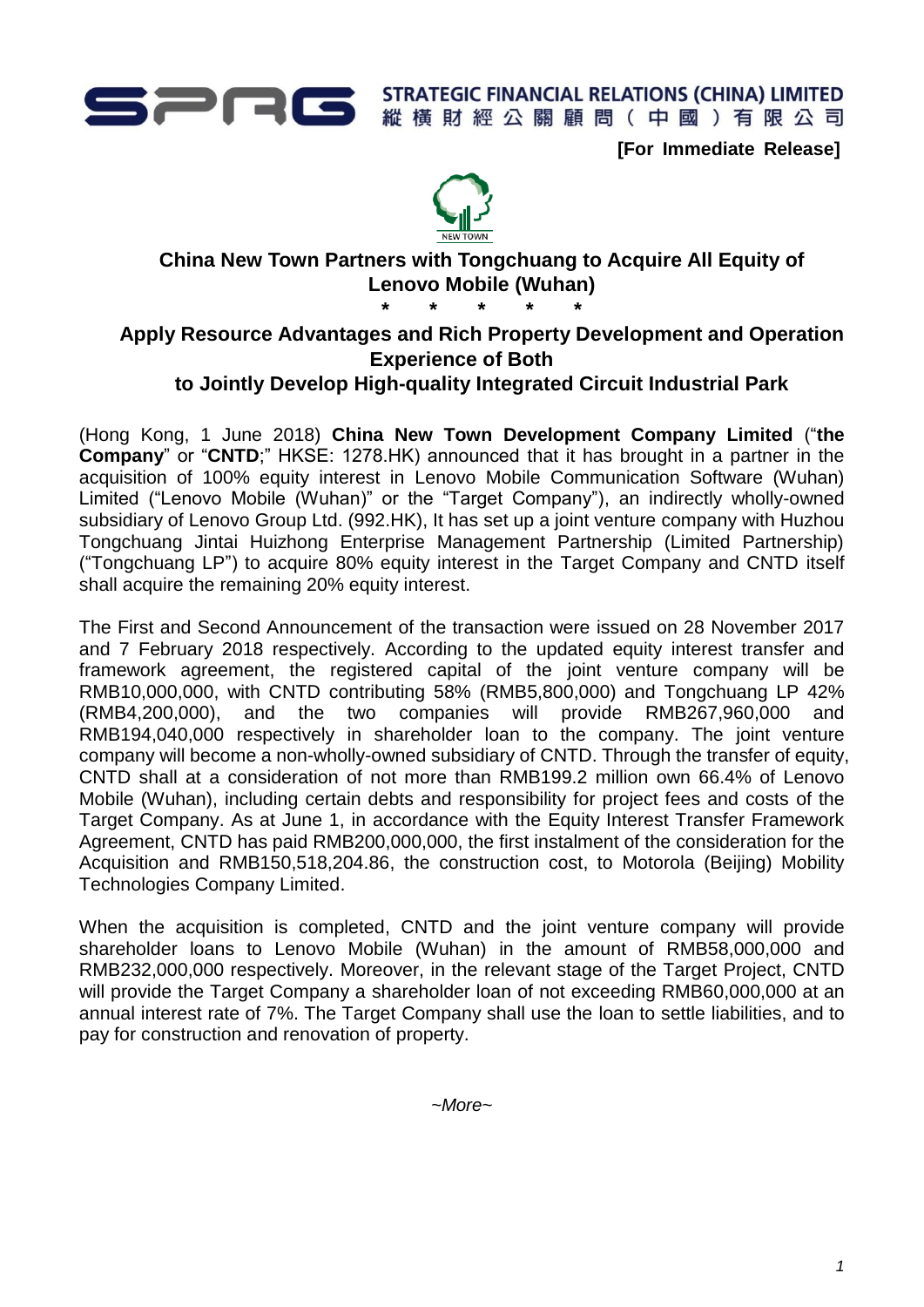The aim of the acquisition is to build an integrated circuit industrial park supportive of such as opto-electronics and semi-conductor fields. The Target Project will be in the Donghu high-tech industrial development zone in Wuhan, a national high-tech industrial park and development base of opto-electronics and semi-conductors in China, which agrees well with the Company's aspiration of developing integrated circuit industrial parks. After the Target Project is completed and in operation, with its own and access to resources of China Development Bank Corporation ("CDB"), CNTD will be able to offer premium office buildings in the industrial park and derive long-term rental income and benefit for asset value appreciation of those properties, ensuring the project's operational quality and profitability. By investing in and including such quality items into its asset portfolio, the Company shall be able to generate stable cashflow and gain from long term asset appreciation.

Bringing in Tongchuang LP, whose general partner is Co-Create Golden Technique Project Management (Beijing) Co., Ltd ( "CCGTECH"), will allow the Target Project to leverage CCGTECH's experience in engineering management to ensure its quality and delivery standard, plus optimize the interior designs and premise layout. At the same time, the Company can marry its operational capabilities with those of CCGTECH to better operate and manage the properties in the project and increase their value.

CNTD's joint venture partner Tongchuang LP is in enterprise management, commercial and economic information consulting, and real estate investment businesses, and CCGTECH offers complete professional solutions that cover the entire real estate development cycle. Armed with industry leading expertise in commercial planning, planning management, design and construction management, contractual management and operation management, CCGECH's management team has completed and helped recruit tenants for and operate various development and construction projects in first- and second-tier mainland cities such as Beijing, Tianjin and Shenzhen.

The Company has been looking for best locations of integrated circuit industrial parks in firstand second-tier cities across the country to build up its project reserve, and it boasts good relationship with quality enterprises in different industries that it has built drawing on resources of its own and the CDB family. It will, via the joint venture operation with Tongchuang LP, push to achieve long term development in the integrated circuit industrial park arena.

#### *~ End ~*

## **About China New Town Development Company Limited ("CNTD")**

(HKEX: 1278.HK)

China New Town is the only listing platform for the urbanisation business of China Development Bank ("CDB"), China's largest financial institutions engaged in the business of urban development. Since China Development Bank Capital Corporation ("CDB Capital") became the controlling shareholder of the Company in 2014, the Company has capitalised on this strong shareholder background and its expertise in urbanisation policy to re-optimise its business model, expanding the scope of its business from primary land development exclusively to include investment, development and operation of urbanisation projects across China. The Company has participated in numerous projects including the Junzhuang Project in Beijing Mentougou District, Shanghai Luodian New Town, Nanjing Yuhuatai Twin Bridges and Yangzhou Airport City. As at 31 December 2017, the Group had invested a total of